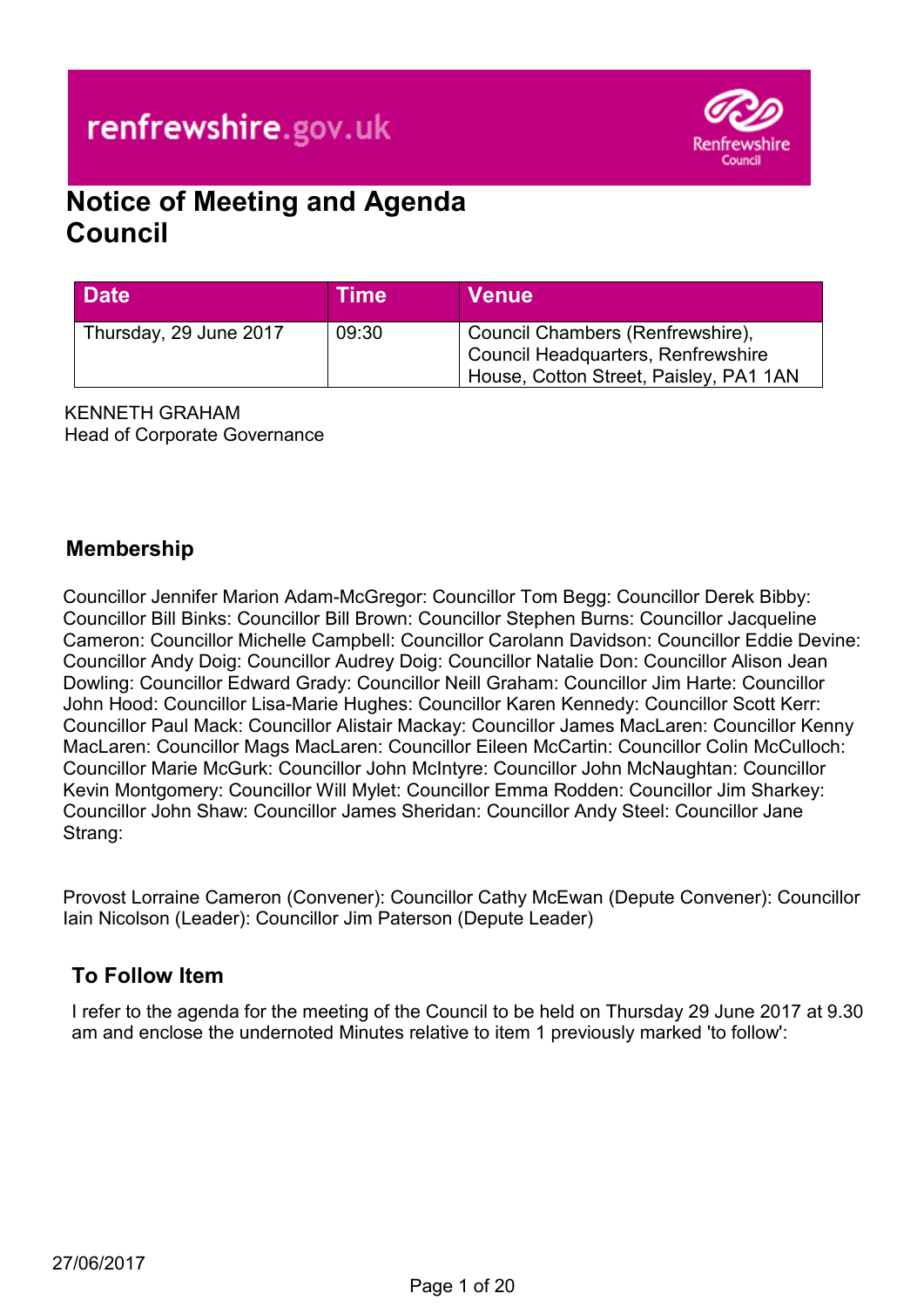# **Items of business**

# **1 'To follow' Minutes**

Leadership Board, 20 June 2017, pages 192-199 Finance, Resources and Customer Services Policy Board, 21 June 2017, pages 200-205 Johnstone and the Villages Local Area Committee, 22 June, 2017, pages 206-209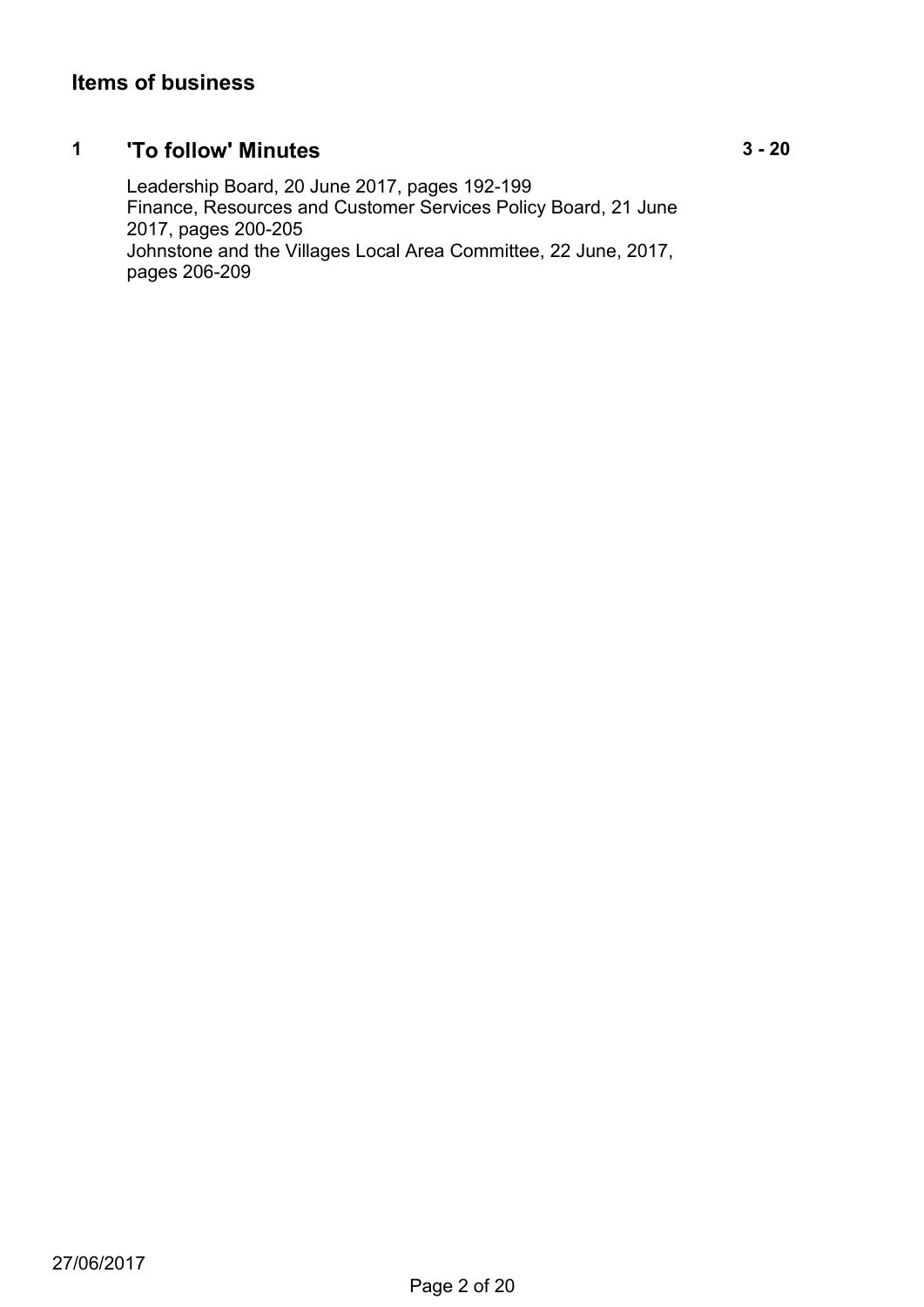# renfrewshire.gov.uk



# **Minute of Meeting Leadership Board**

| <b>Date</b>           | <b>Time</b> | <b>Venue</b>                                                                                                     |
|-----------------------|-------------|------------------------------------------------------------------------------------------------------------------|
| Tuesday, 20 June 2017 | 13:00       | Council Chambers (Renfrewshire), Council<br>Headquarters, Renfrewshire House, Cotton<br>Street, Paisley, PA1 1AN |

**Present:** Councillor Derek Bibby, Councillor Jacqueline Cameron, Councillor Eddie Devine, Councillor Andy Doig, Councillor Lisa-Marie Hughes, Councillor James MacLaren, Councillor Cathy McEwan, Councillor Marie McGurk, Councillor John McIntyre, Councillor John McNaughtan, Councillor Iain Nicolson, Councillor Jim Paterson, Councillor John Shaw, Councillor James Sheridan

# **Chair**

Councillor Nicolson, Convener, presided.

# **In Attendance**

S Black, Chief Executive; P MacLeod, Director of Children's Services; S MacDougall, Director of Community Resources; M Crearie, Director of Development & Housing Services; A Russell, Director of Finance & Resources; D Leese, Chief Officer (Renfrewshire Health & Social Care Partnership); J McKellar, Chief Executive (Renfrewshire Leisure Limited); D Amos, Head of Policy & Commissioning, L Mahon, Head of Marketing, A Armstrong-Walter, Strategic Lead Officer (Tackling Poverty & Welfare Reform) and L McIntyre, Strategic Planning & Policy Development Officer (all Chief Executive's); A Morrison, Head of Regeneration, J Cameron, Bid Director and R Cooper, Economic Development Manager (all Development & Housing Services); K Graham, Head of Corporate Governance, T Olowe, Interim Head of HR, OD and Workforce Strategy and A McNaughton, Senior Committee Services Officer (all Finance & Resources).

# **Apology**

Councillor McCartin.

# **Declarations of Interest**

Councillor Hughes declared a non-financial interest in item 6 of the agenda as she was the Chairperson of Renfrewshire Leisure Limited and indicated that it was her intention to remain in the meeting during consideration of this item but not to take part in the discussion or voting thereon.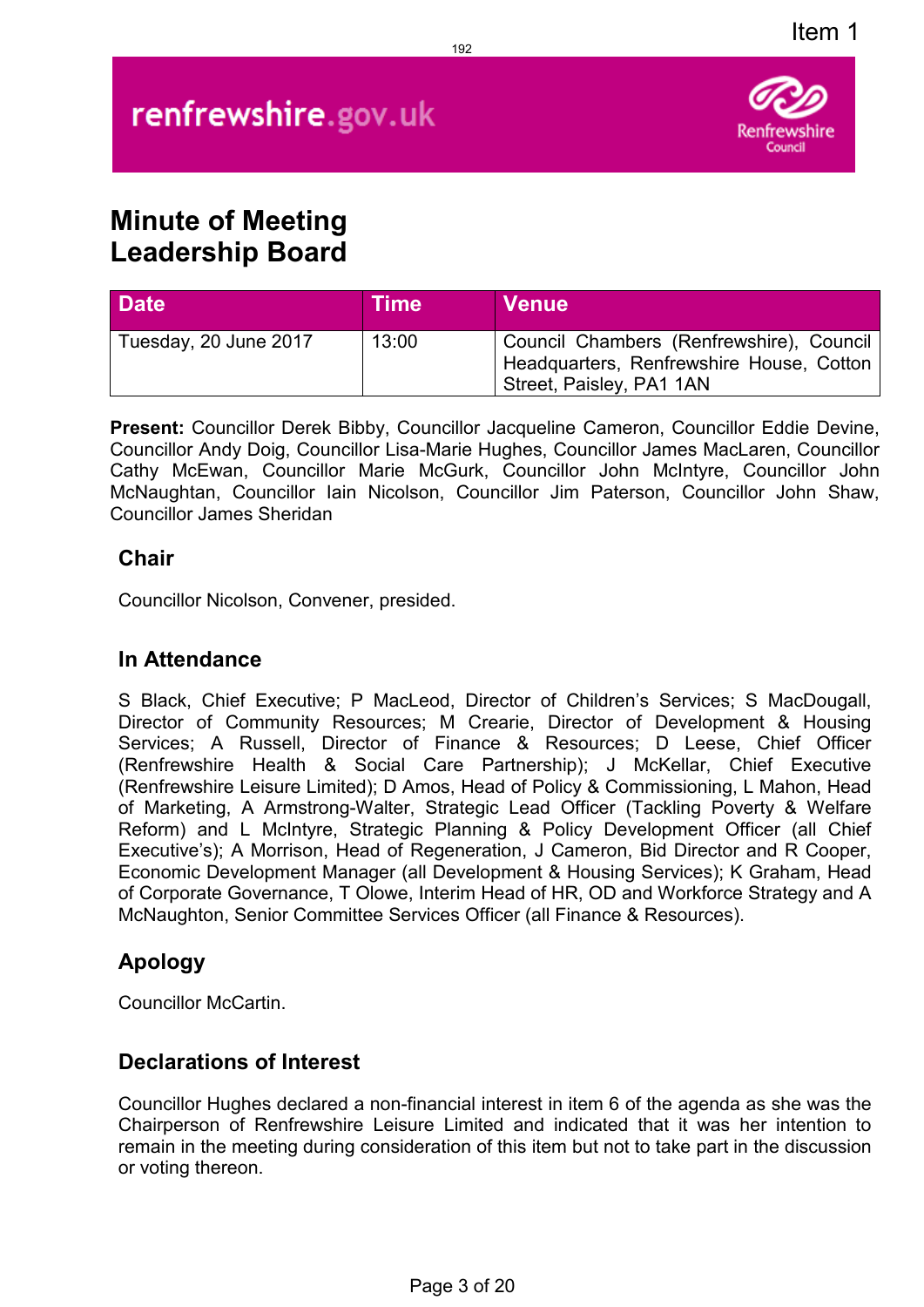# **1 Revenue Budget Monitoring Report**

There was submitted a joint revenue budget monitoring report by the Directors of Finance & Resources, Children's Services and Development & Housing Services; and the Chief Finance Officer, Renfrewshire Health & Social Care Partnership to the period ending 3 March 2017 relative to oversight of Renfrewshire Leisure Limited, Renfrewshire Health & Social Care Partnership and economic development activity. It was noted that, for those services reporting to this Board, a breakeven position had been achieved.

**DECIDED**: That the budget position be noted.

# **2 Capital Budget Monitoring Report**

There was submitted a capital budget monitoring report by the Director of Finance & Resources to the period ending 3 March 2017 relative to Leisure Services, Development & Housing Services and Adult Social Care. It was noted that there was an underspend of £0.283m for those services reporting to the Board.

**DECIDED**: That the report be noted.

# **3 Tackling Poverty Programme - Progress Update**

There was submitted a report by the Chief Executive relative to progress against the Tackling Poverty Action Plan as approved by the Council on 25 June 2015.

The report highlighted activity against the six priority areas of: increasing the number of households who could access employment that provided an acceptable standard of living; preventing financial crisis and supporting low income families to make the most of their money; closing the educational gap between children from low income families and their better off peers; creating neighbourhoods where people wanted to live and could afford to live and narrowing inequalities by working in a way which was inclusive, effective and evidence-based.

**DECIDED**: That the report be noted.

# **4 Council Plan - 6-Monthly Update on Performance**

There was submitted a report by the Chief Executive relative to progress to implement the Council Plan over the 6-month period to 31 May 2017.

The report was structured around three themes of Better Future: Place; Better Future: People; and Better Council. Appendix 1 to the report detailed information on progress that had been achieved against the strategic actions contained in the Council Plan and Appendix 2 provided detailed performance updates in relation to identified key success measures.

The report confirmed that Council services had made significant progress to deliver the key priority actions. This progress had been achieved through close working with key partner organisations with a clear focus on working together to achieve the best outcomes for local people, communities and businesses within the resources available.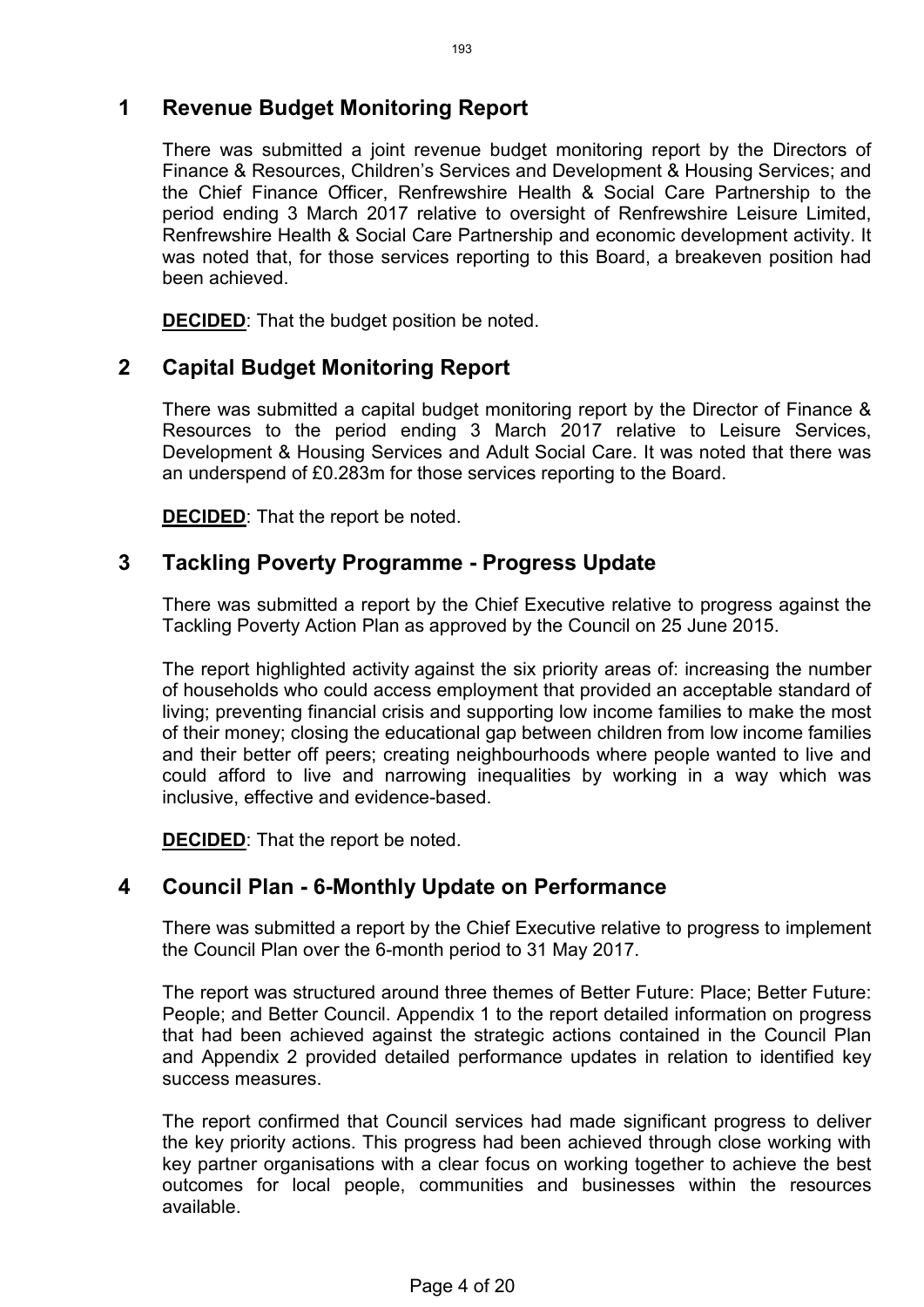A new Council Plan would be developed over the summer and published in autumn 2017 alongside the Renfrewshire's Local Outcome Improvement Plan that required to be submitted to the Scottish Government by 1 October 2017.

#### **DECIDED**:

(a) That progress made over the last 6 months to implement the Council Plan be noted; and

(b) That the development of a new Council Plan over summer 2017 in tandem with the development of the Renfrewshire's Local Outcome Improvement Plan be noted.

# **5 The Regeneration of Paisley Town Centre - Paisley Museum Project**

Under reference to item 7 of the Minute of the meeting of this Board held on 16 November 2016, there was submitted a joint report by the Directors of Development & Housing Services and Finance & Resources relative to the Council's application to the Heritage Lottery Fund (HLF) for a grant towards the regeneration of Paisley Town Centre – Paisley Museum Project.

The report advised that an application to HLF had been made in November 2016 for a £10 million grant as part of a £49 million redevelopment proposal for the Museum and whilst the application was of an extremely high quality and had reached the shortlist of projects from the 23 submissions, it was not one of the final four projects awarded funding.

Discussions had since taken place with HLF representatives to explore opportunities for the Council to make a further application for this project, given its strategic importance to the realisation of the Council's overall regeneration ambitions. Authority was now sought to resubmit an application to HLF for £4.9 million towards a rescoped project and funding strategy as detailed within the report.

#### **DECIDED**:

(a) That it be noted that the Council had been unsuccessful in its application to the HLF for £10 million funding support towards the Paisley Museum project;

(b) That, it be noted that following feedback discussions with HLF Scotland, and to meet a submission deadline of 15 June 2017, the Chief Executive had submitted an application to HLF for funding of £4.9 million to support delivery of revised project proposals as outlined in the report on the basis that it was subject to formal approval by this Board;

(c) That the funding submission that had been made to the HLF be approved;

(d) That the Chief Executive confirm the Board's formal approval to HLF and be authorised to make any minor amendments to the submission that may be identified during consideration of the Council's application;

(e) That the revised project outline and funding proposals as detailed in the report be noted;

(f) That it be noted that the Council would continue to work to develop the current project proposals, with the resources approved previously by this Board at its meeting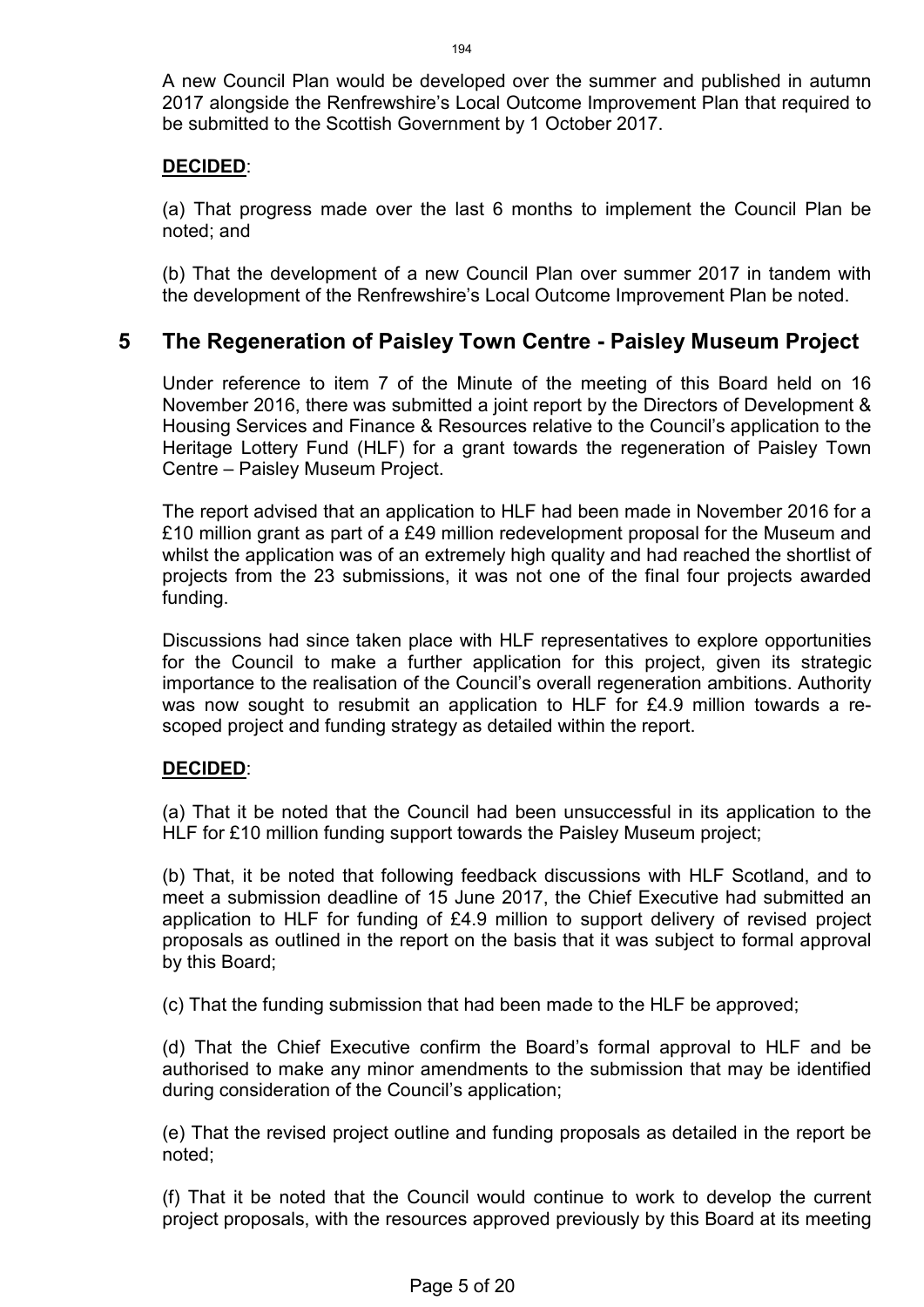on 8 June 2016 in order to maintain the momentum of the project; and

(g) That it be noted that prior to full commencement of project delivery a report would be provided to an appropriate future reporting cycle seeking approval of the finalised project proposal, scope and funding package subject to the outcome of the HLF application in September 2017.

#### **DECLARATION OF INTEREST**

Having declared an interest in the undernoted item, Councillor Hughes remained in the meeting but did not take part in the discussion or voting thereon.

#### **6 Culture, Heritage & Events Fund**

There was submitted a report by the Director of Development & Housing Services relative to the Culture, Heritage and Events Fund and seeking approval from the Board for the award of grants from the fourth round of applications following recommendations from the Paisley 2021 Partnership Board as set out in the appendix to the report. This was the first of two funding rounds in 2017, during the UK City of Culture bidding period, which was a critical time to demonstrate that the fund would unlock creative potential and build cultural capacity in Renfrewshire.

#### **DECIDED**:

(a) That the high level of interest generated in the fourth round of the Culture, Heritage and Events Fund be noted; and

(b) That the recommended grants awards, totalling £83,180, be approved

#### **7 Opportunities for All Activity 2016/17**

There was submitted a report by the Director of Development & Housing Services relative to an overview of Council activity carried out during 2016/17 and funded from Opportunities for All, the Scottish Government programme to ensure that all 16 -19 year olds in Scotland who were not in education, training or employment, had an offer of a place in further education and training.

The report detailed the key outcomes from activity carried out by the Council and the work undertaken in partnership with other local agencies, departments and bodies for the benefit of unemployed young people.

The grant offer from the Scottish Government for the current year was £121,375 and a report would be submitted to this Board on completion of the programme's activities during 2017/18.

#### **DECIDED**:

(a) That the delivery of, and the outcomes achieved through the Opportunities for All grant of £130,510,over the past year be noted;

(b) That the 2017/18 grant allocation of £121,375 be noted; and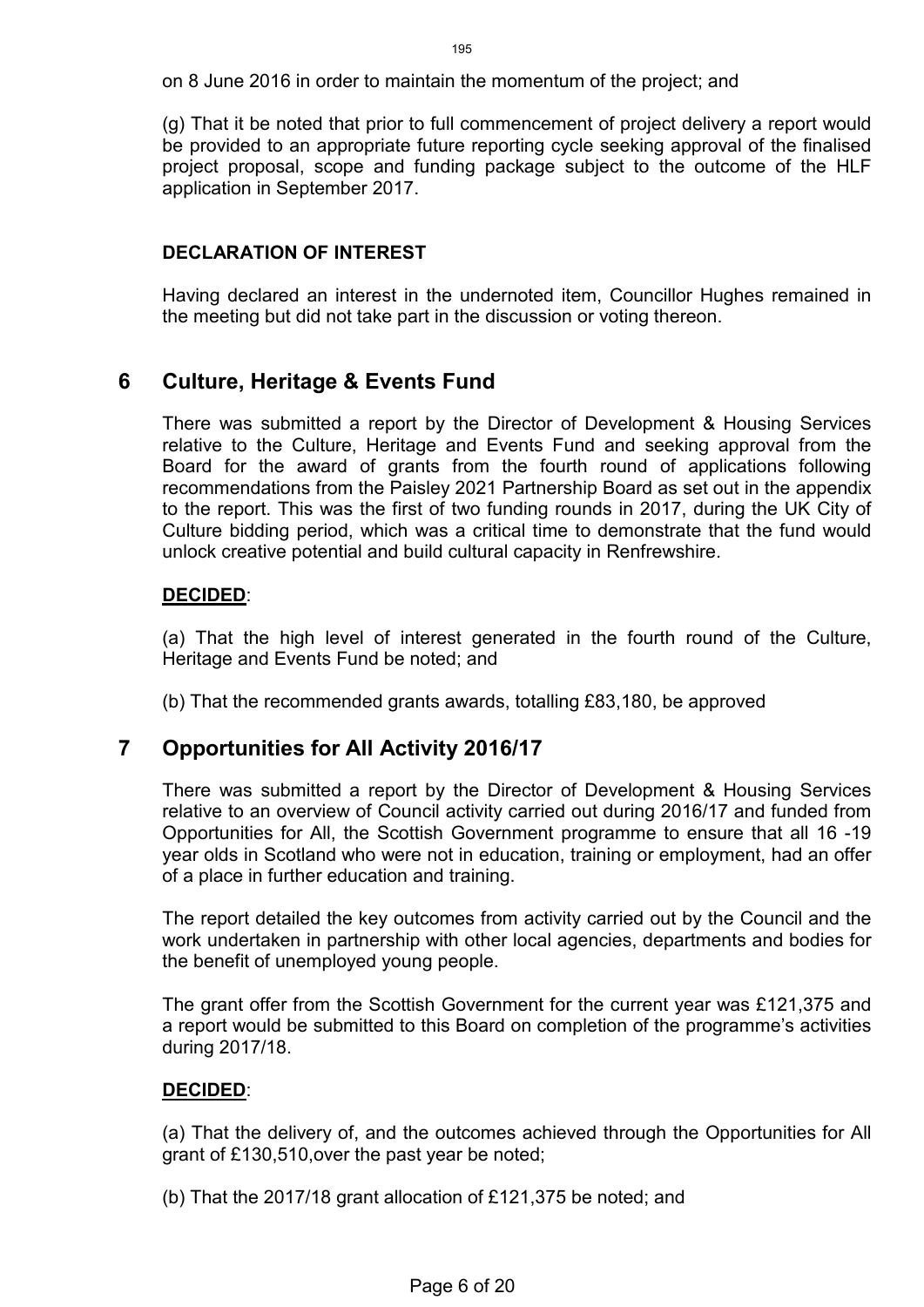(c) That an update report be submitted to a future meeting of this Board.

# **8 Scotland's Employer Recruitment Incentive (SERI) 2017/18**

There was submitted a report by the Director of Development & Housing Services relative to the re-activation by the Scottish Government of Scotland's Employer Recruitment Incentive (SERI), contracted through Skills Development Scotland to local authorities, that aimed to assist unemployed young people into employment.

The Council had received an offer of grant of up to £80,000 from Skills Development Scotland to support 20 eligible young people to progress to employment during 2017/18. The report set out the eligibility criteria to be applied, the tariff of payments to be offered to employers and the administrative process to be put in place to ensure SERI funding would be used to benefit unemployed young people.

#### **DECIDED**:

(a) That the action of the Director of Development & Housing Services to accept the offer of grant of up to £80,000 issued by Skills Development Scotland to support 20 eligible young people into employment, be homologated; and

(b) That, it be agreed, that further updates on employer recruitment incentives be submitted to this Board.

#### **9 Community Economic Development - Funding Update**

Under reference to item 3 of the Minute of the meeting of the Economy & Jobs Policy Board held on 25 May 2016, there was submitted an update report by the Director of Development & Housing Services relative to progress made by the Community Economic Development (CED) team during 2016/17 to secure external funding for local communities in Renfrewshire.

A total of 93 businesses had received assistance and an appendix to the report indicated that, to date, applicants had received a total of £121,241 external funding and that applications, totalling, £518,807, had yet to be determined by external funders.

#### **DECIDED**:

(a) That the early progress made to secure external funding for local communities be noted; and

(b) That, it be agreed, that further update reports on progress by the Community Economic Development team be submitted to this Board.

#### **10 Modern Apprenticeship Programme and Employability Fund Update**

Under reference to items 4 and 5 of the Minute of the meeting of the Economy & Jobs Policy Board held on 1 February, 2017 there was submitted an update report on two tenders submitted by the Council to Skills Development Scotland to allow continued provision of the Council's Modern Apprenticeship and Employability Fund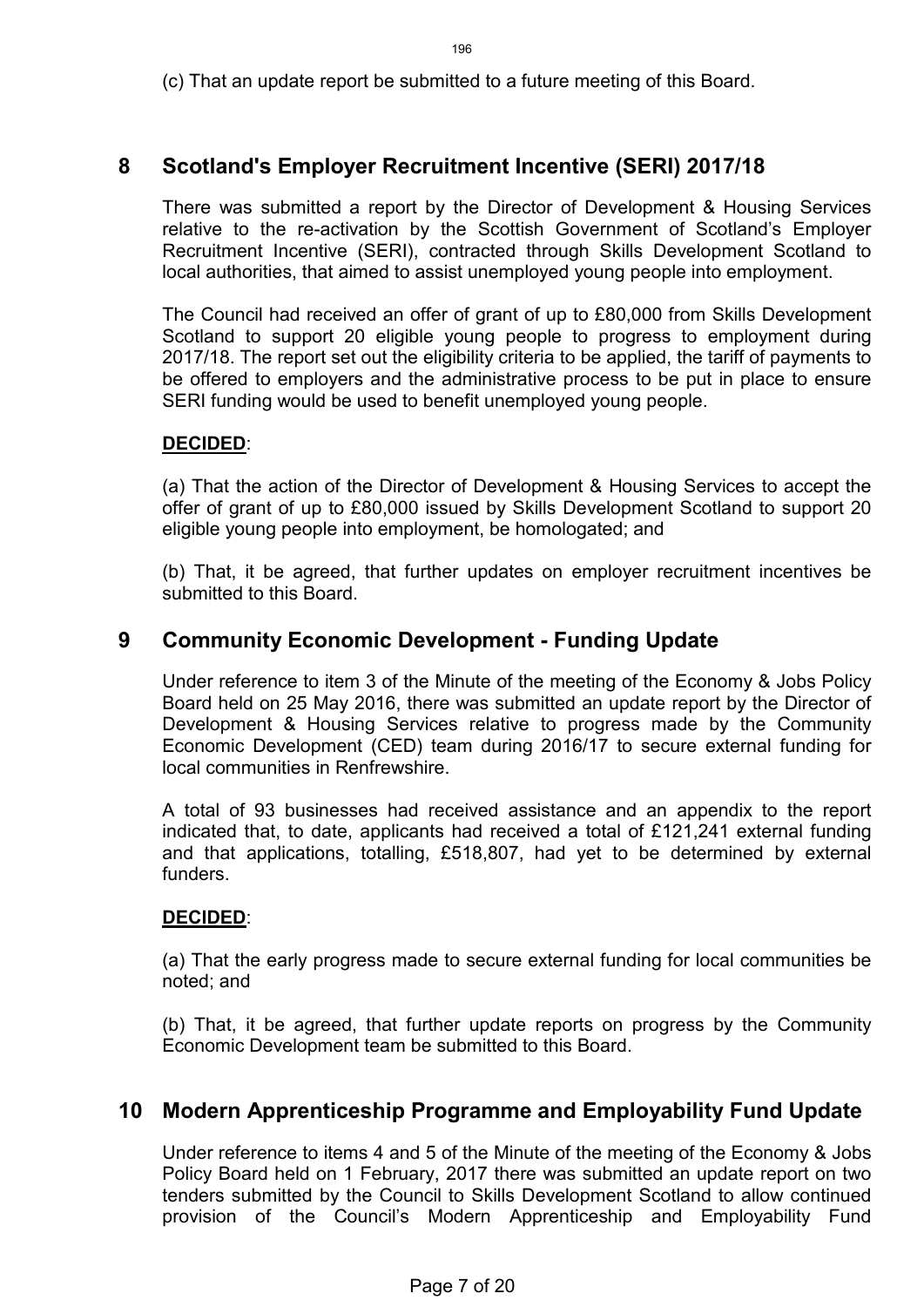Programmes during 2017/18.

The report explained that Skills Development Scotland had awarded a contract to the Council, valued at £109,380, to deliver the Modern Apprenticeship Programme during 2017/18 that would provide opportunities for 38 new modern apprenticeships across a range of frameworks including business administration, horticulture, procurement and construction. A contract had also been awarded to the Council, valued at £83,987, to deliver the Employability Fund Programme during 2017/18 through the provision of 50 places, an increase from 30 in 2016/17, to support a wide range of Invest in Renfrewshire clients.

#### **DECIDED**:

(a) That the outcome of the tender submissions, and in particular the increased number of places due to past performance, be noted; and

(b) That it be agreed that updates on progress and future tenders for these areas of service provision be submitted to this Board.

#### **11 Enterprise Support Update**

Under reference to item 5 of the Minute of the Economy & Jobs Policy Board held on 31 August 2016, there was submitted a progress report by the Director of Development & Housing Services relative to the delivery of Business Gateway services and the Invest in Renfrewshire InCube Programme.

The report highlighted that in the year to March 2017, Business Gateway had assisted 326 new businesses to start up in Renfrewshire, a 7.2% increase over the previous year, and the Business Support Team had identified 63 businesses that would receive ongoing business advice and financial support from the Invest in Renfrewshire Programme to support their growth plans.

The report set out the key dates to be observed in the competitive process to award InCube incubator spaces at 5 High Street, Paisley to fledgling businesses and the core service offered by InCube. 23 businesses had benefitted from the support of InCube and a Guest Tracking programme was in place that offered local designers and makers the opportunity to test trade for up to two months within the InCube shop at 9b Gilmour Street, Paisley and, to date, 24 pre-start or early stage businesses had made use of this facility.

#### **DECIDED**:

(a) That the outcome and impact of the enterprise support provided through the Business Gateway and the Invest in Renfrewshire InCube programme be noted; and

(b) That it be agreed that regular reports on activity be submitted to this Board.

#### **12 Economic Profile and Labour Market Update**

There was submitted an update report by the Director of Development & Housing Services relative to the economic profile of Renfrewshire and providing key performance statistics. Appendix 1 to the report included a summary of Labour Market activity to the end of April 2017 and Appendix 2 detailed the Renfrewshire Economic Profile to June 2017.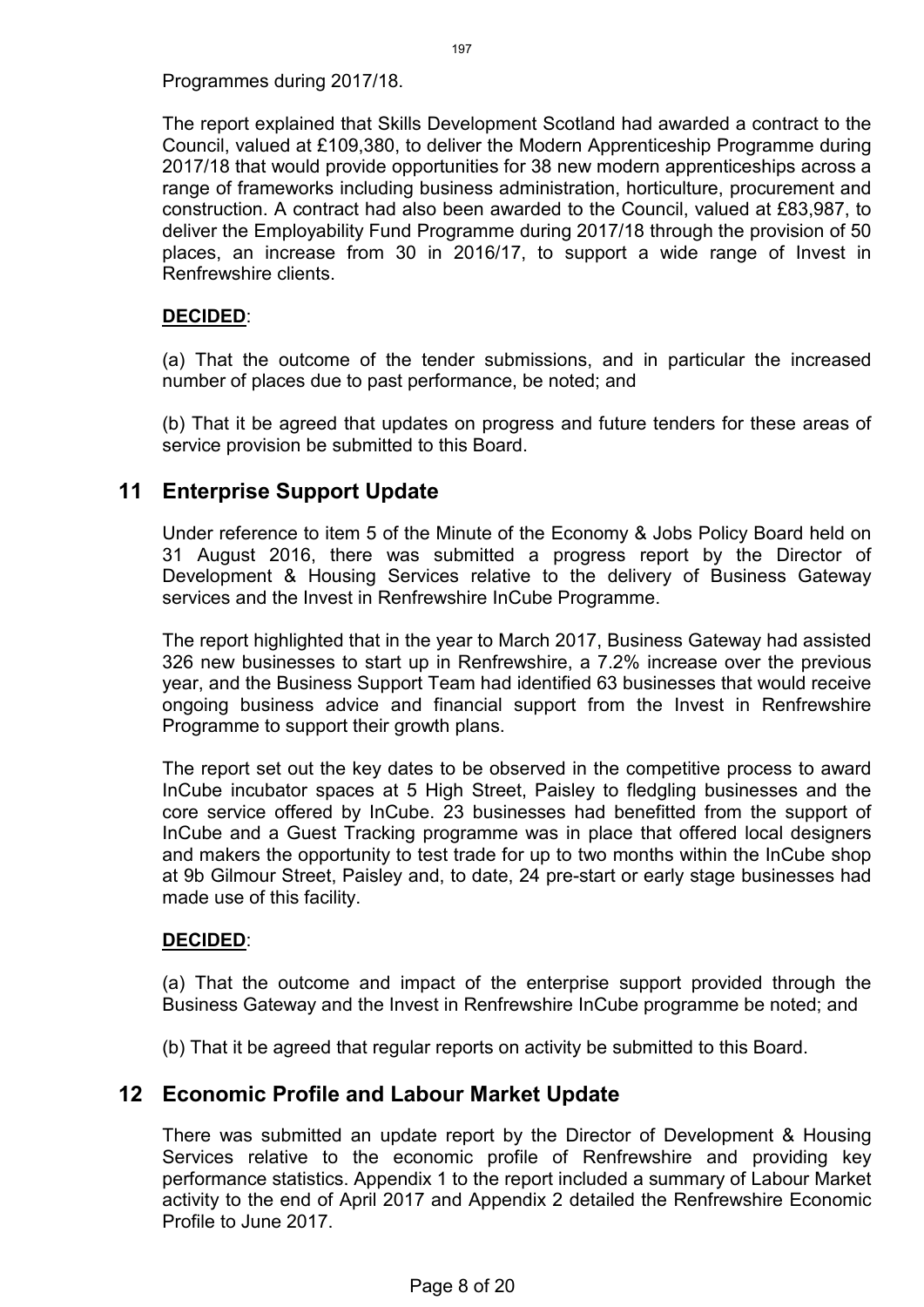In Renfrewshire, labour market activity indicated that employment levels continued to be higher than both the Scottish and UK averages. From the 32 local authorities in Scotland, Renfrewshire was ranked 15th for employment and 3rd for youth employment.

The economic profile indicated that the population had increased from 171,400 in 2005 to 174,600 in 2015 (1.9%) and this was lower than the Scottish average of 5.1% over the same period.

The employment rate had risen from 66.9% in 2011 to 75.4% in 2016 an increase of 8.5% and this was higher than the growth levels for Scotland and Great Britain at 2.4% and 4.1% respectively. The unemployment rate had decreased by 4.9% from 9.9% in 2011 to 5% in 2016, a higher decrease than the Scotland and Great Britain averages of 3.4% and 3.6% respectively.

Renfrewshire's workforce was 77,300 (68.7% of the working age population). This was a decrease of 1700 over the period 2006/16 but showed an increase from a low of 69,000 in 2011. The number of adults with no qualifications had decreased by 5.4% from 13.6% in 2006 to 8.2% in 2016, higher than the rate of decrease in Scotland (4%) but lower than the rate of decrease in Great Britain (5.9%) over the same period.

The percentage of school leavers with positive destinations in Renfrewshire had increased by 4.1% from 88.1% in 2011/12 to 92.2% in 2015/16 whilst the rate in Scotland had increased by 3.2% over the same period.

The number of registered private businesses in Renfrewshire had increased by 660 from 3805 in 2010 to 4465 in 2016, an increase of 17.3% against the average increase of 19.9% across Scotland.

#### **DECIDED**:

(a) That the labour market report indicating employment and claimant count figures for April 2017 be noted; and

(b) That the economic profile for Renfrewshire, providing a broader range of indicators for the area be noted.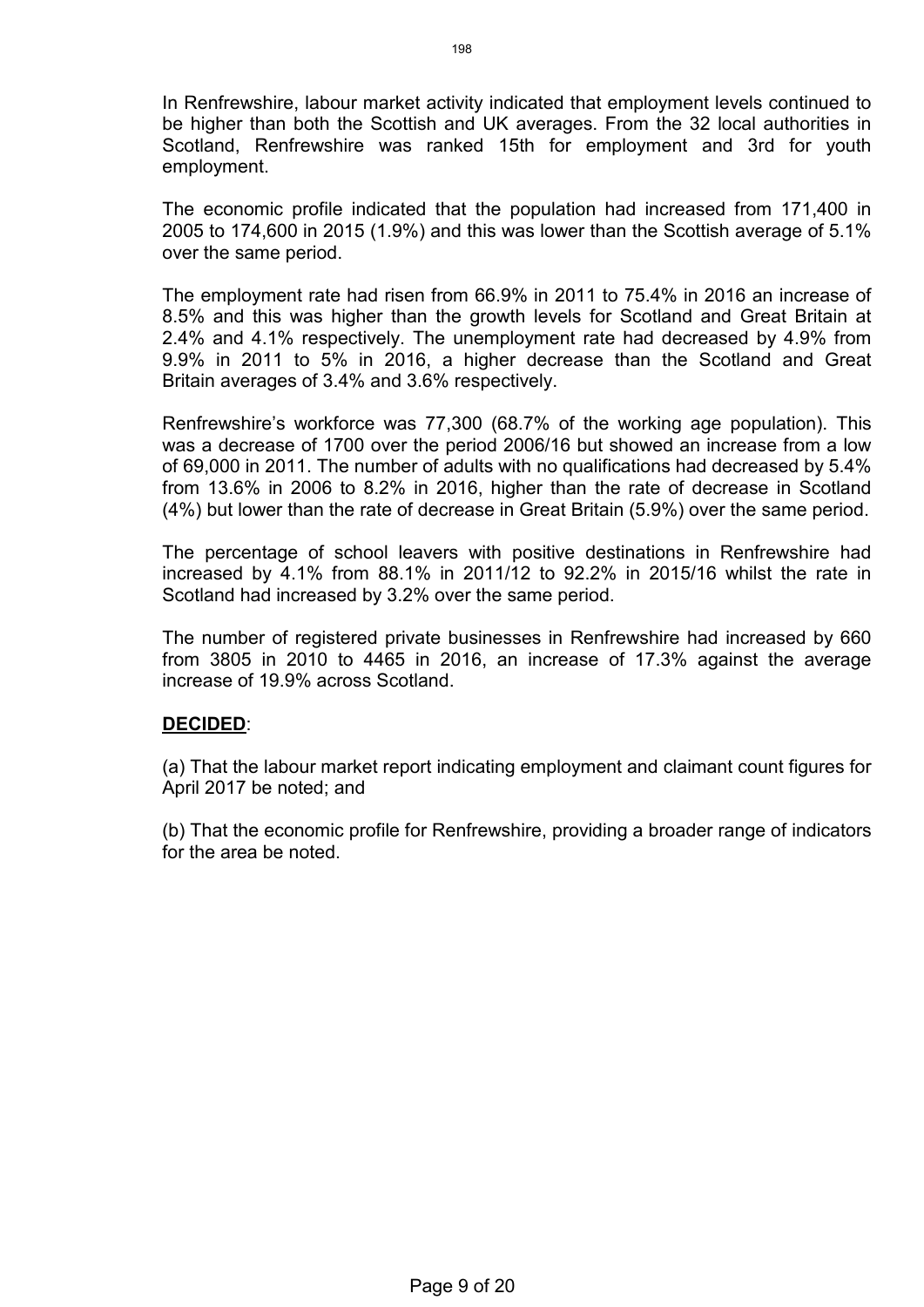199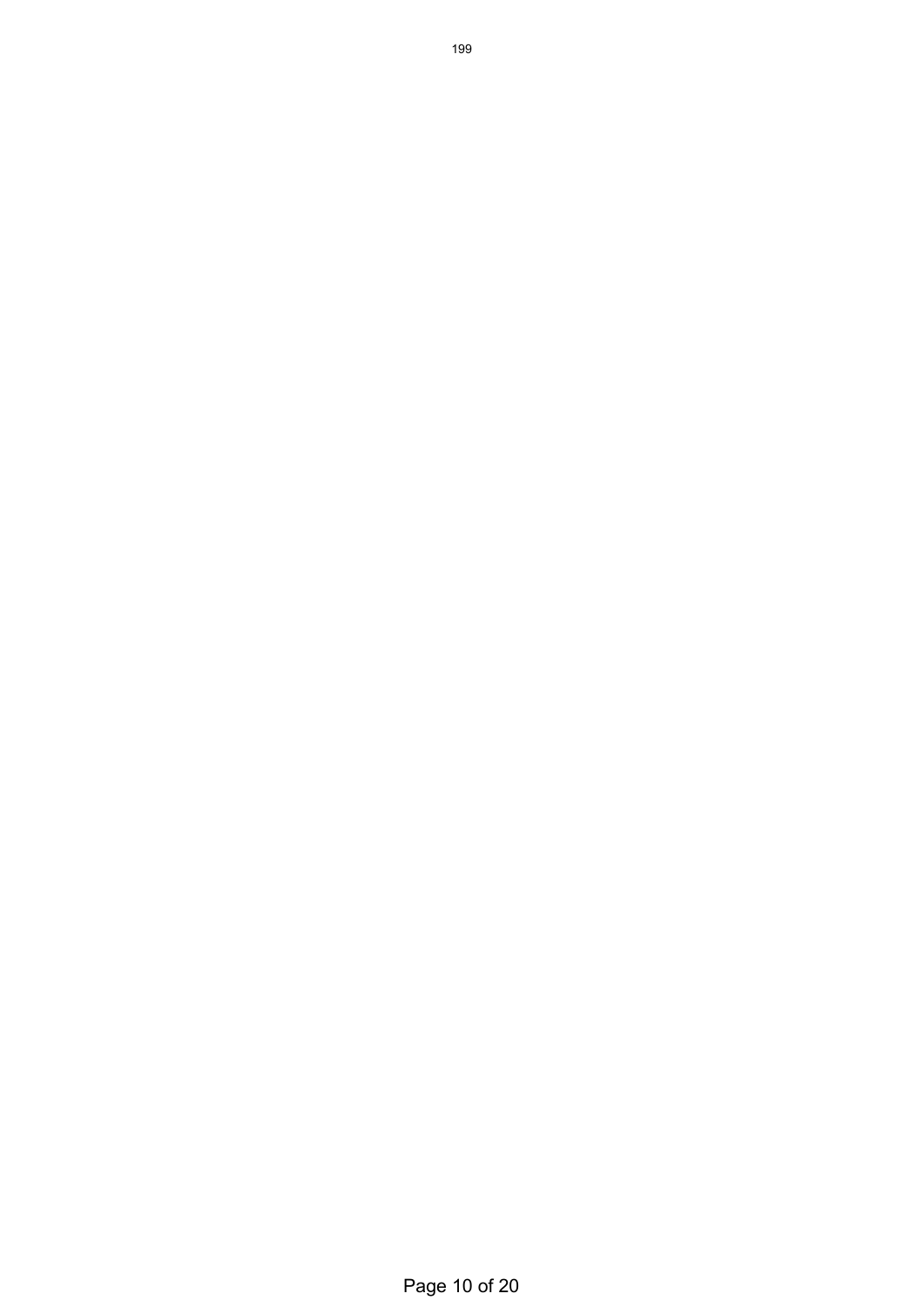# renfrewshire.gov.uk



# **Minute of Special Meeting Finance, Resources and Customer Services Policy Board**

| <b>Date</b>             | <b>Time</b> | <b>Venue</b>                                                                                                     |
|-------------------------|-------------|------------------------------------------------------------------------------------------------------------------|
| Wednesday, 21 June 2017 | 14:00       | Council Chambers (Renfrewshire), Council<br>Headquarters, Renfrewshire House, Cotton<br>Street, Paisley, PA1 1AN |

**Present:** Councillor Tom Begg, Councillor Bill Brown, Provost Lorraine Cameron, Councillor Audrey Doig, Councillor Kenny MacLaren, Councillor John McNaughtan, Councillor Iain Nicolson, Councillor Jim Paterson, Councillor Jim Sharkey, Councillor John Shaw, Councillor James Sheridan, Councillor Andy Steel, Councillor Jane Strang

# **Chair**

Councillor Shaw, Convener, presided.

#### **In Attendance**

A Russell, Director of Finance & Resources; B Lambert, Strategic Commercial & Procurement Manager and A Donaldson, Strategic Commercial Category Manager (both Chief Executive's); and K Graham, Head of Corporate Governance, J Lynch, Head of Property and A McNaughton, Senior Committee Services Officer (all Finance & Resources).

# **Apologies**

Councillors Dowling and Harte.

# **Declarations of Interest**

Councillor Audrey Doig declared a financial interest in item 7 of the agenda as she was an employee of Renfrewshire Leisure Limited and indicated that it was her intention to leave the meeting and not to take part in the discussion or voting thereon.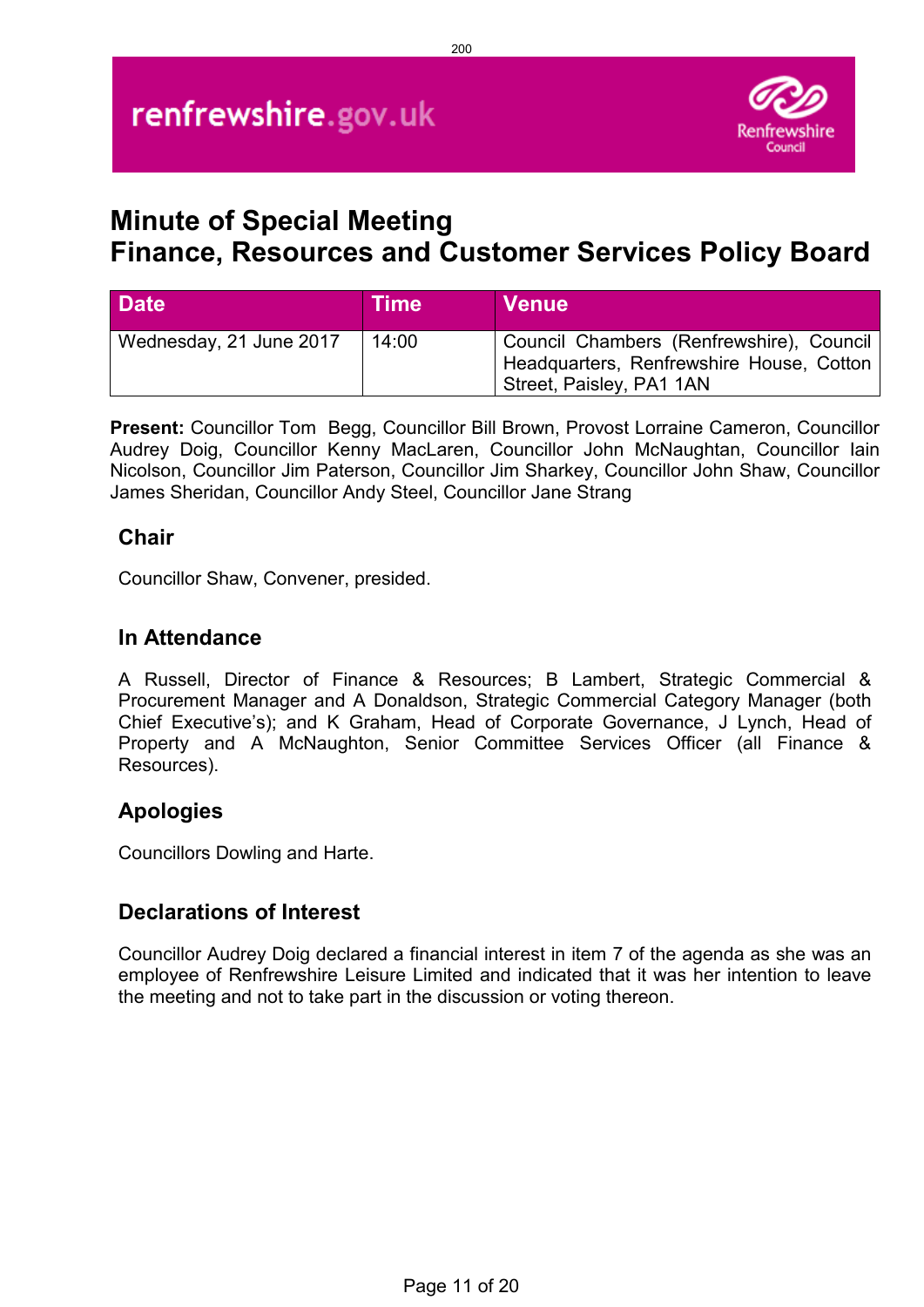## **1 Contract Authorisation Report - Door Replacement Programme 2017 Phase 1**

There was submitted a joint report by the Chief Executive and the Director of Development & Housing Services relative to the award of an SBCC Standard Building Contract with Quantities in respect of the Door Replacement Programme 2017 – Phase 1.

At the conclusion of a procurement exercise, conducted in accordance with both the Council and EU procedures, ten tenders were submitted. Following evaluation, the tender found to be the most economically advantageous was that submitted by Anglian Windows Limited, trading as Anglian Building Products.

#### **DECIDED**:

(a) That the Head of Corporate Governance be authorised to award the contract for the Door Replacement Programme 2017 – Phase 1, RC/OC/303/17, to Anglian Windows Limited, trading as Anglian Building Products.

(b) That the contract sum of £616,534.87 excluding VAT be accepted; and

(c) That the start date for this contract would be 10 July, 2017 or the date stated in the Letter of Acceptance and the Date of Possession would be no later than six weeks from the date of the Letter of Acceptance with a completion date 20 weeks from the Date of Possession.

#### **2 Contract Authorisation Report: Environmental Network Improvement**

There was submitted a joint report by the Chief Executive and the Director of Community Services relative to the award of an NEC3 Term Service Short Contract for environmental network improvements.

At the conclusion of a procurement exercise, conducted in accordance with both the Council and EU procedures, six tenders were submitted. Following evaluation, the tender found to be the most economically advantageous was that submitted by Mac Asphalt Limited.

#### **DECIDED**:

(a) That the Head of Corporate Governance be authorised to award the contract for environmental network improvements, RC/OC/110/18, to Mac Asphalt Limited;

(b) That the contract sum of up to £300,000 excluding VAT plus 10% contingency for any unforeseen works be accepted; and

(c) That the anticipated start dated for this contract would be Monday, 7 August 2017 for completion by 31 March 2018. The actual start date would be confirmed in the Letter of Acceptance.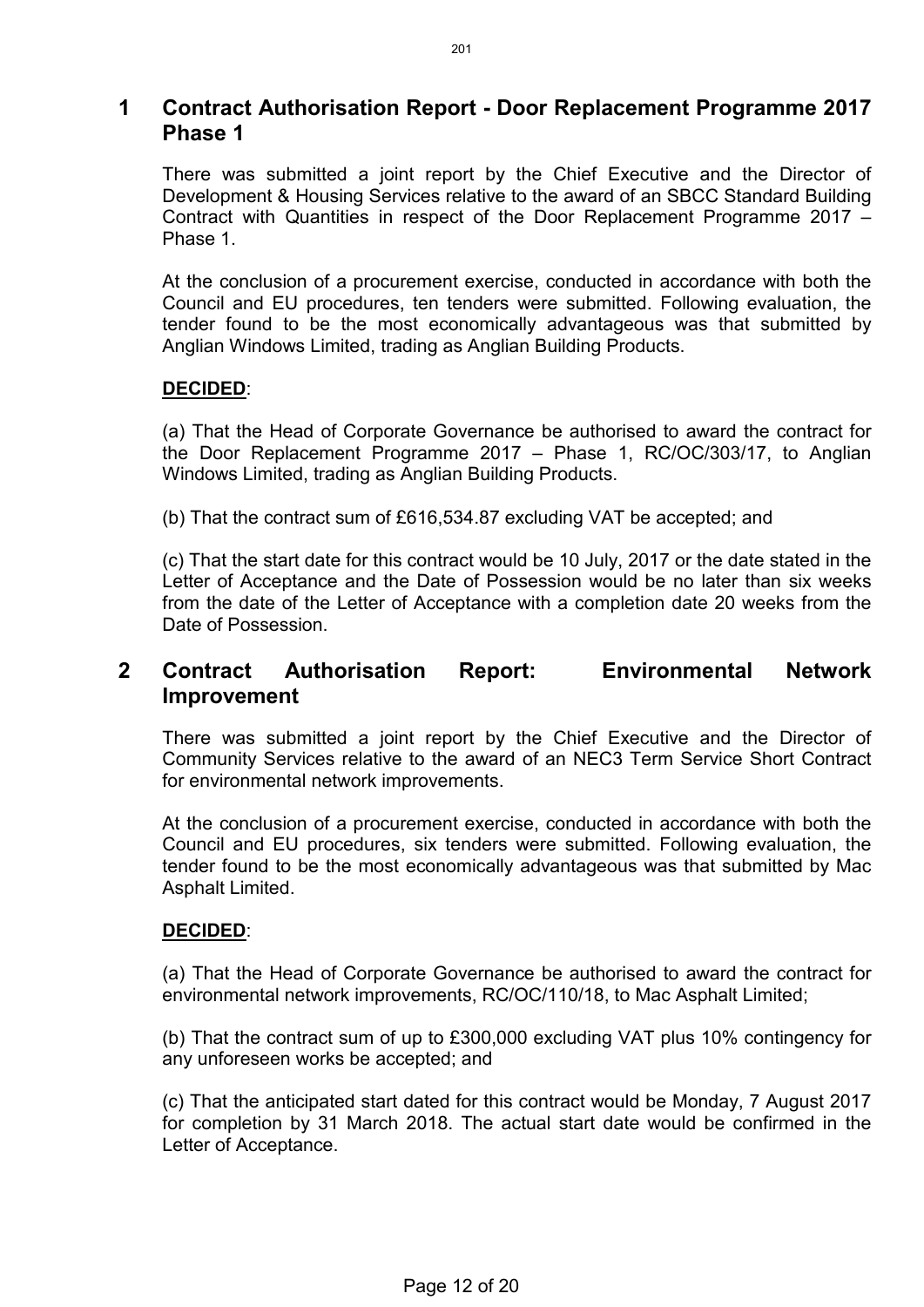# **3 Contract Authorisation Report: Carriageway Defect Patching**

There was submitted a joint report by the Chief Executive and the Director of Community Services relative to the award of an NEC3 Term Service Short Contract for carriageway defect patching.

At the conclusion of a procurement exercise, conducted in accordance with both the Council and EU procedures, seven tenders were submitted. Following evaluation, the tender found to be the most economically advantageous was that submitted by J H Civil Engineering Limited.

#### **DECIDED**:

(a) That the Head of Corporate Governance be authorised to award the contract for carriageway defect patching, RC/OC/310/17, to J H Civil Engineering Limited;

(b) That the contract sum of up to £300,000 excluding VAT plus 10% contingency for any unforeseen works be accepted; and

(c) That the anticipated start date for this contract would be Monday, 7 August 2017 for completion by 31 March 2018. The actual start date would be confirmed in the Letter of Acceptance.

## **4 Contract Authorisation Report: Provision of Residential Accommodation for Adults with Learning Difficulties at Beechmount, Johnstone**

There was submitted a joint report by the Chief Executive and the Chief Officer of Renfrewshire Health & Social Care Partnership relative to the award of a contract for the provision of residential care services for adults at Beechmount Care Home in Johnstone for an initial period of three years, with the option to extend the contract for up to twelve months on two separate occasions.

The service was currently delivered jointly by Renfrewshire Health & Social Care Partnership and Voyage 1 Limited, trading as Voyage Care, and was a bespoke service provided for Renfrewshire Council that fell within the definition of 'Social and Other Specific Services'. As such the procurement process to secure a negotiated contract with Voyage 1 Limited, trading as Voyage Care, had been conducted in compliance with all relevant regulations and in terms of the Council's Standing Orders Relating to Contracts.

#### **DECIDED**:

(a) That the Head of Corporate Governance be authorised to award the contract for the provision of residential care services for adults at Beechmount Care Home in Johnstone, to Voyage 1 Limited, trading as Voyage Care, on a conditional basis subject to clarification and agreement of approximate insurance cover;

(b) That the contract sum, including the maximum option period, of £1,800,000 excluding VAT be approved; and

(b) That the start date for this contract would be 3 July, 2017 for a period of three years with the option to extend the contract for one year on two separate occasions to not later than 2 July 2022.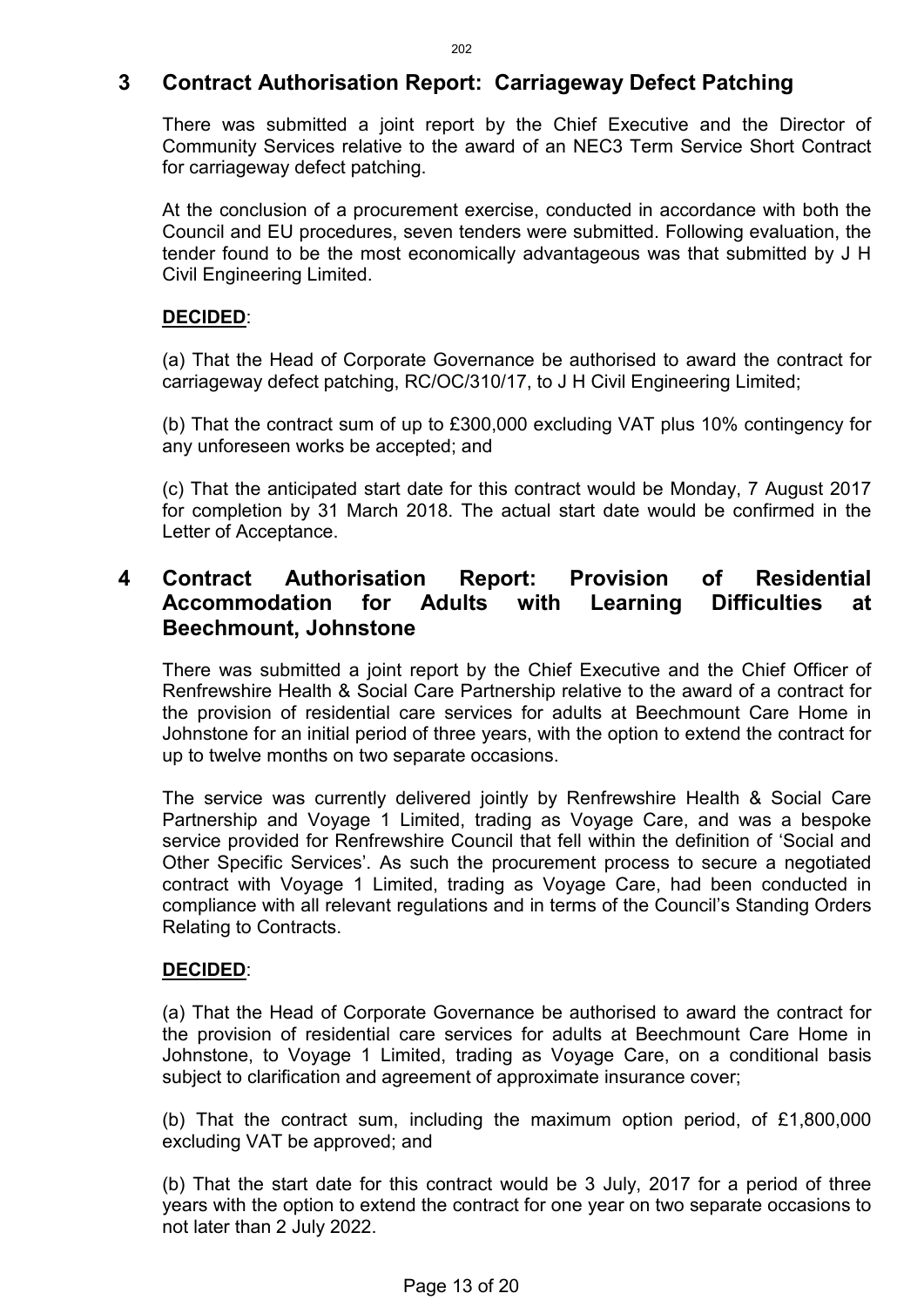# **5 Contract Authorisation Report: Bridge of Weir Primary School Construction Works (incorporating asbestos removal, electrical rewiring and ceiling works)**

There was submitted a joint report by the Chief Executive and the Director of Finance & Resources relative to the award of a negotiated contract for construction works incorporating asbestos removal, electrical re-wiring and ceiling works at Bridge of Weir Primary School (formerly known as Bridge of Weir Re-wire).

As only one non-compliant tender had been received following a procurement exercise conducted in accordance with both Council and EU procedures, a contract had been negotiated with the tenderer, Clark Contracts Limited to deliver this contract to the specification required.

#### **DECIDED**:

(a) That the Head of Corporate Governance be authorised to award the contract for construction works incorporating asbestos removal, electrical re-wiring and ceiling works at Bridge of Weir Primary School to Clark Contracts Limited;

(b) That a maximum contract sum of £587,439.09 excluding VAT be approved; and

(c) That the start date for this contract would be 3 July 2017 or the date stated in the Letter of Acceptance and the Date of Possession would be 17 July 2017 with a completion date 21 weeks from the Date of Possession.

#### **6 Contract Authorisation Report: Design and Build of Linwood Close Support Unit**

There was submitted a report by the Chief Executive and the Director of Children's Services relative to the award of a contract to design and build Linwood Close Support Unit.

At the conclusion of a procurement exercise, conducted in accordance with both the Council and EU procedures, two tenders were submitted. Following evaluation, the tender found to be the most economically advantageous was that submitted by McTaggart Construction Limited.

#### **DECIDED**:

(a) That the Head of Corporate Governance be authorised to award the contract for the design and build of Linwood Close Support Unit to McTaggart Construction Limited.

(b) That a maximum contract sum of £956,339.00 excluding VAT be approved; and

(c) That the start date for this contract would be 3 July 2017 or the date stated in the Letter of Acceptance and the Date of Possession would be six weeks from the award of contract with a completion date 40 weeks from the Date of Possession.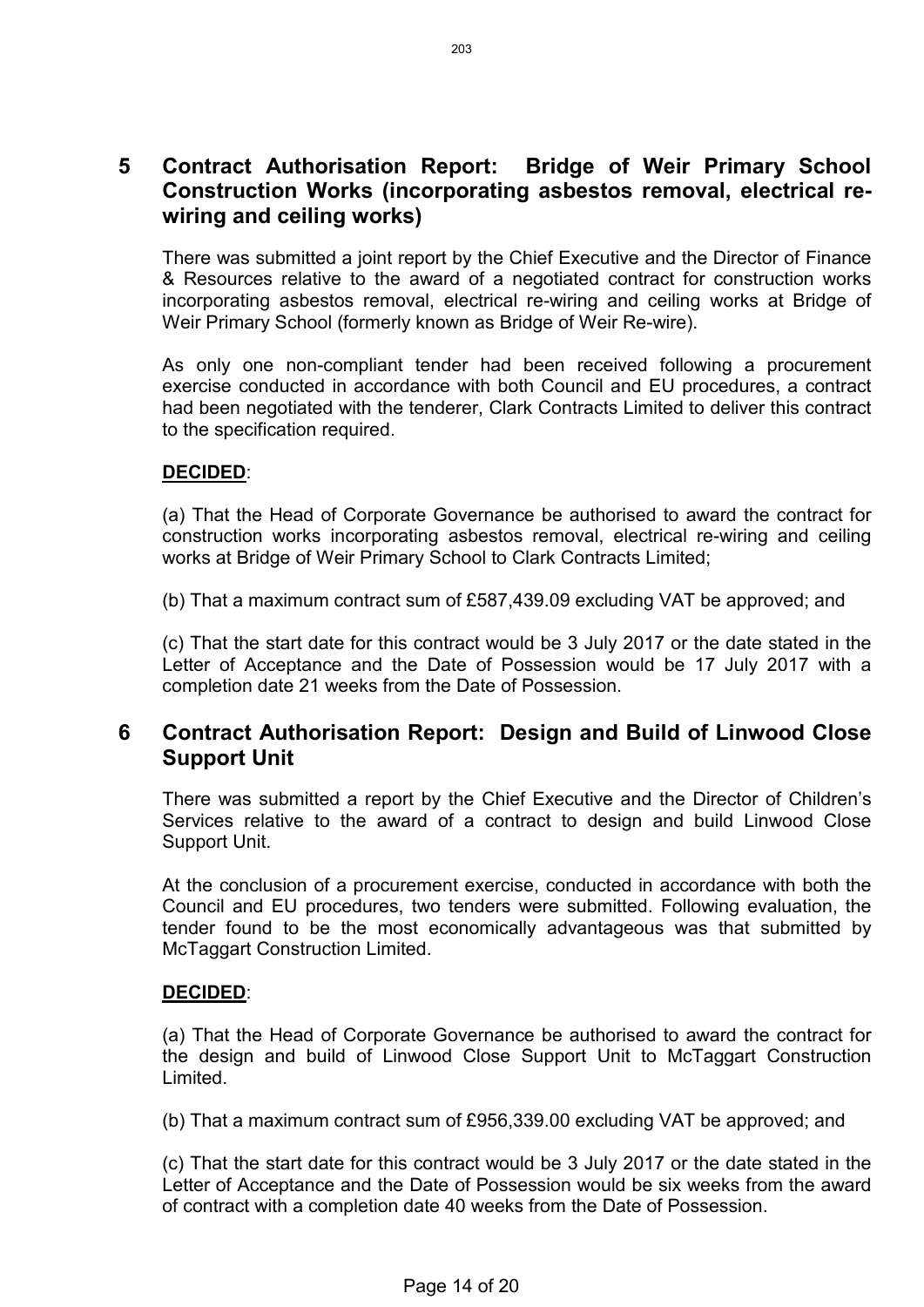#### **DECLARATION OF INTEREST**

Having declared an interest in the undernoted item, Councillor Audrey Doig left the meeting and took no part in the discussion or voting thereon. Councillor Doig did not return to the meeting.

# **7 Contract Authorisation Report: King George V Pavilion Refurbishment**

There was submitted a report by the Chief Executive and the Chief Executive of Renfrewshire Leisure Limited for the award of an SBCC Standard Building Contract without Quantities for the refurbishment of the King George V Sports Pavilion at Broadloan, Renfrew.

At the conclusion of a procurement exercise, conducted in accordance with both the Council and EU procedures, nine tenders were submitted. Following evaluation, the tender found to be the most economically advantageous was that submitted by Clark Contracts Limited.

#### **DECIDED**:

(a) That the Head of Corporate Governance be authorised to award the contract for the refurbishment of the King George V Sports Pavilion at Broadloan, Renfrew (RC/OC/216/17) to Clark Contracts Limited;

(b) That the contract sum of £297,202.98 excluding VAT be approved; and

(c) That the start date for this contract would be 3 July 2017 or the date stated in the Letter of Acceptance and the Date of Possession would be two weeks from the date stated in the Letter of Acceptance with a completion date twelve weeks from the Date of Possession.

#### **8 Notification of Contracts Proposed for Award under Delegated Powers during Summer Recess 2017**

There was submitted a report by the Chief Executive relative to notification of contracts scheduled to be awarded during the summer recess by the Chief Executive exercising delegate power.

The report advised that two contracts for the provision of Telephony as a Service and Banking Services would be awarded by the Chief Executive during the summer recess.

#### **DECIDED**:

(a) That the report be noted; and

(b) That a report be submitted to the next meeting of this Board confirming the contracts that were awarded under delegated powers.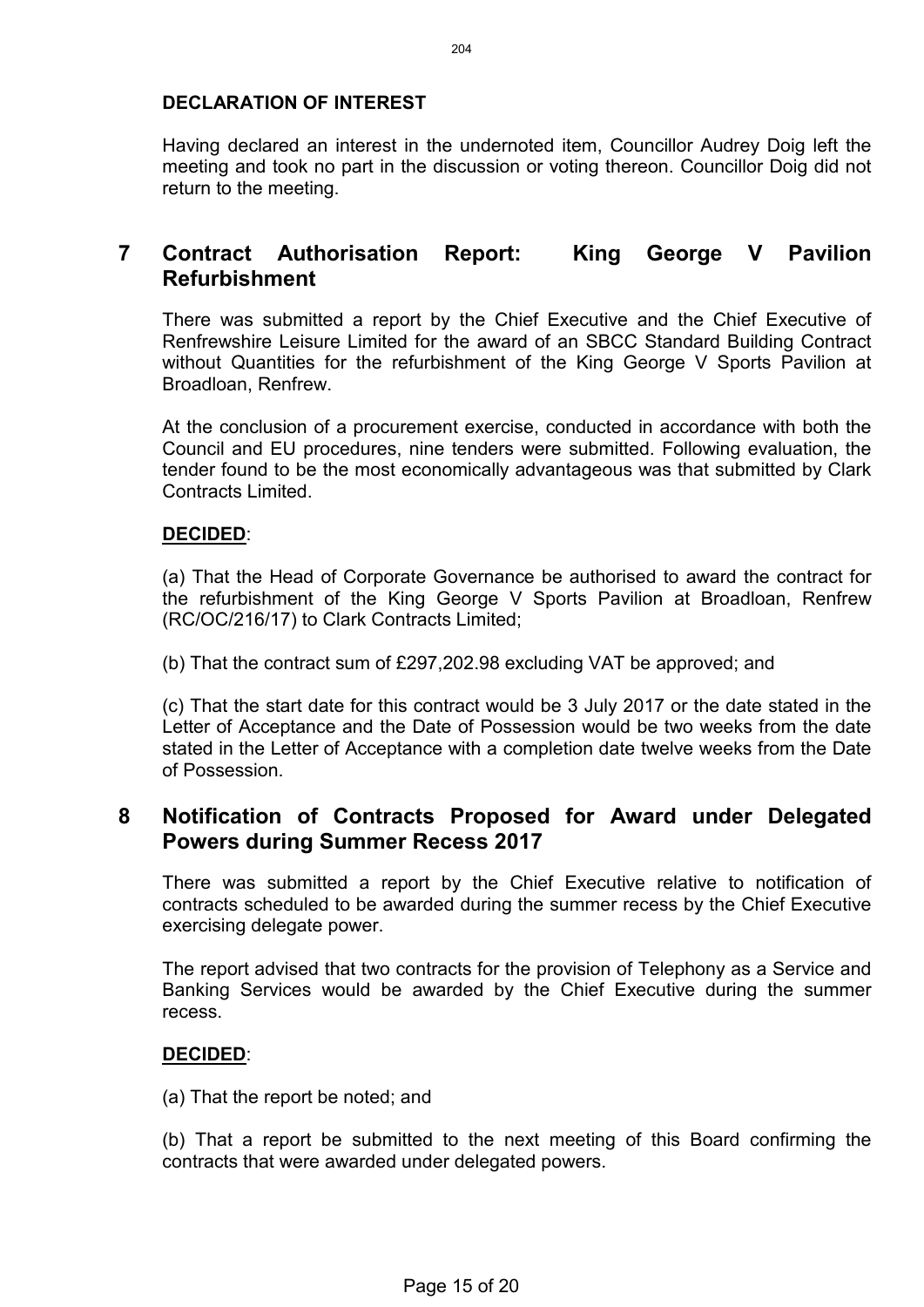205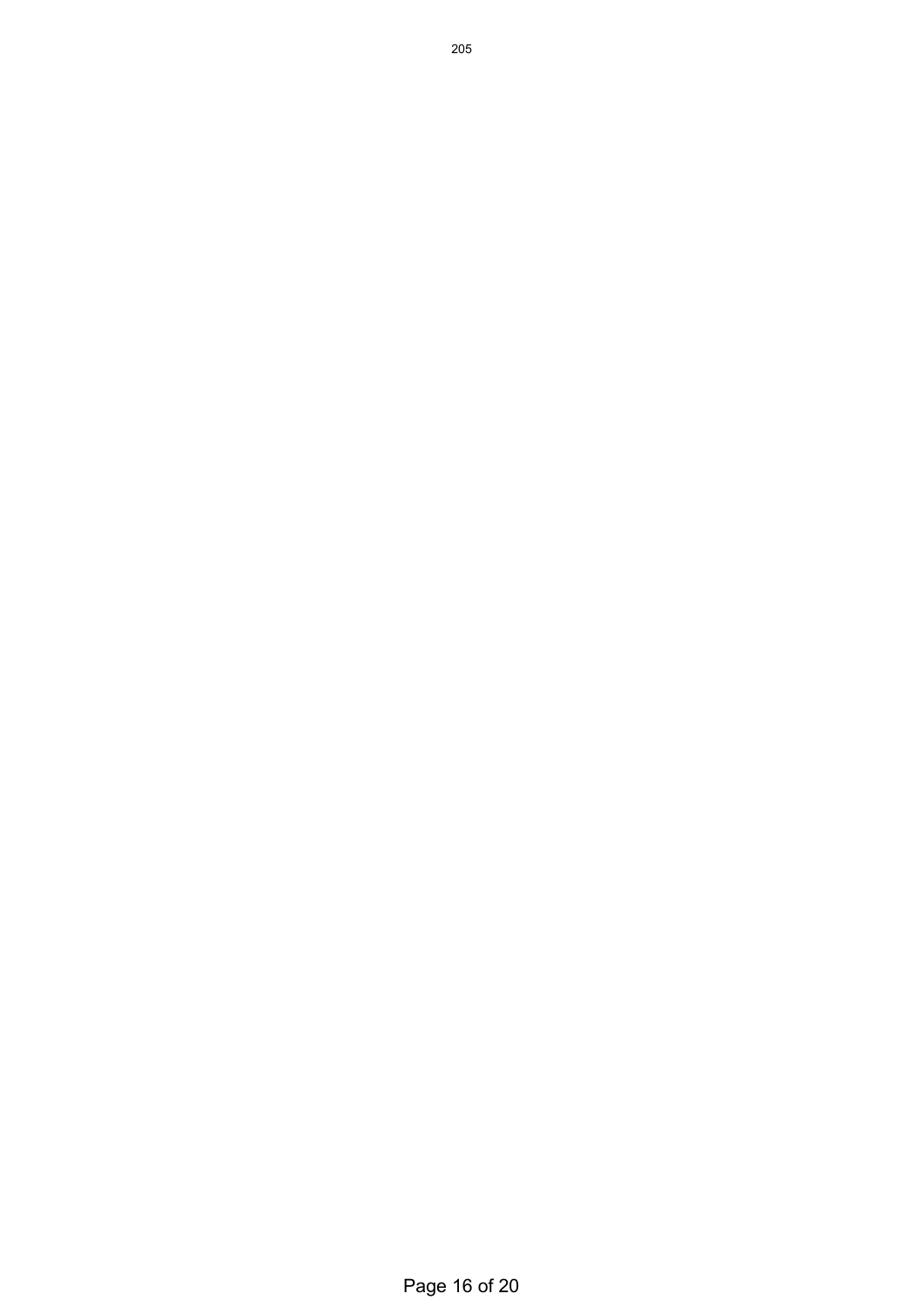# renfrewshire.gov.uk



# **Minute of Reconvened Meeting Johnstone and the Villages Local Area Committee**

| <b>Date</b>            | <b>Time</b> | <b>Venue</b>                                                                                                       |
|------------------------|-------------|--------------------------------------------------------------------------------------------------------------------|
| Thursday, 22 June 2017 | 18:00       | Council Chambers (Renfrewshire), Council  <br>Headquarters, Renfrewshire House, Cotton<br>Street, Paisley, PA1 1AN |

**Present:** Councillor Bill Binks, Councillor Andy Doig, Councillor John Hood, Councillor Alistair Mackay, Councillor Andy Steel

#### **Chair**

Councillor Steel, Convener, presided.

#### **Community Representatives**

J Anderson, Howwood Sports & Hobbies Group; W Dean, Johnstone Community Council; T Farrell, Johnstone PC Learning Group; D Fowles, Lochwinnoch Community Council; S McGee and J Kennedy, Renfrewshire Youth Voice; and J Black, Sandyflats Tenants & Residents Association.

#### **In Attendance**

E Gordon, Community Learning Officer (Children's Services); G McNeil, Head of Amenity Services (Community Resources) (Lead Officer), and D Low, Senior Committee Services Officer (LACs) and A McNaughton, Senior Committee Services Officer (both Finance & Resources).

#### **Apologies**

Councillors Bibby, J Cameron and Rodden.

#### **Declarations of Interest**

There were no declarations of interest intimated prior to the commencement of the meeting.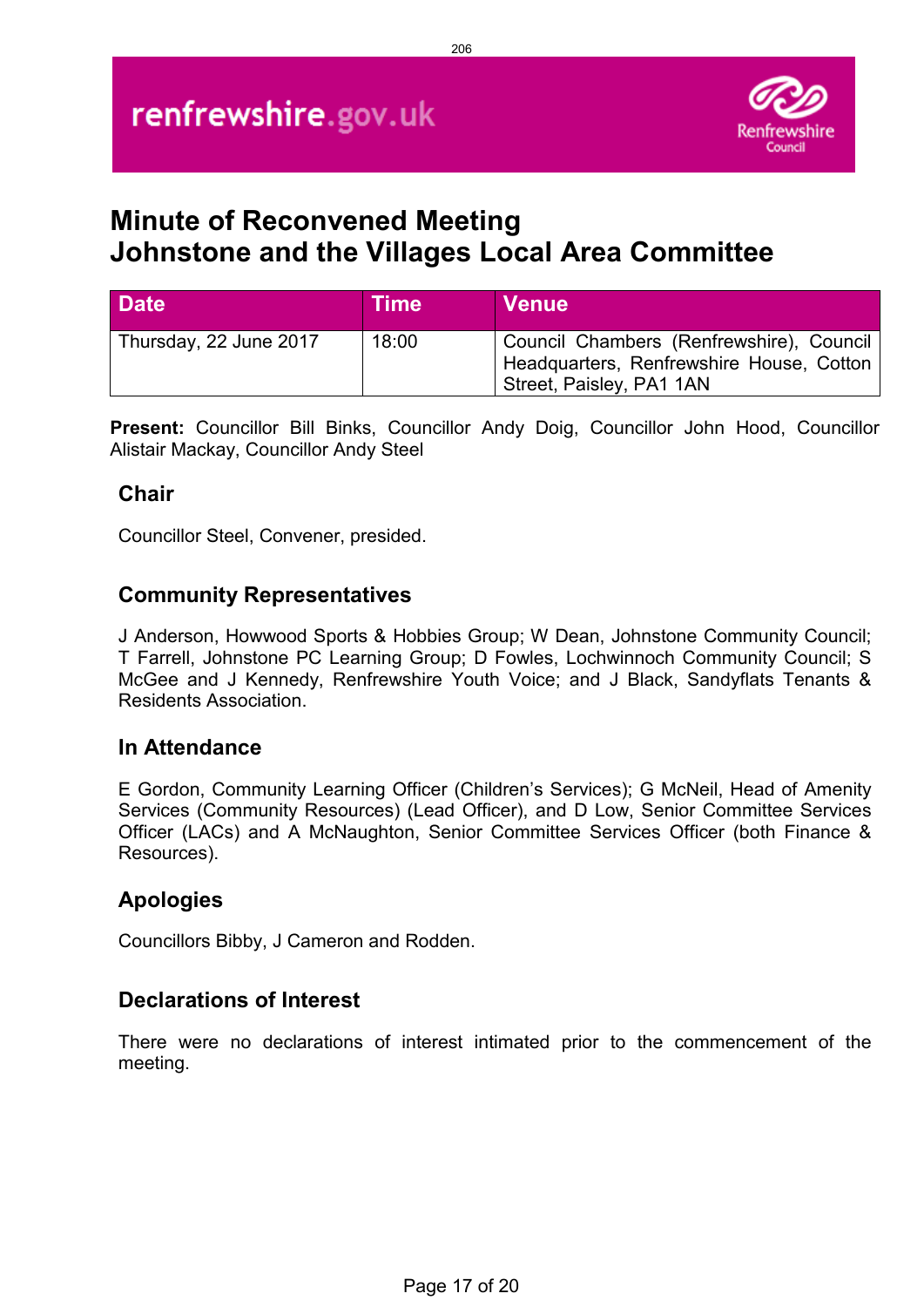# **Additional Item**

The Convener intimated that there was an additional item in relation to an application (FR1218) for grant funding by Paisley YMCA that had not been included on the agenda. The Convener, being of the opinion that the item, which is dealt with at item 5 of this Minute, was urgent in view of the need to determine the matter timeously authorised its consideration.

# **5 Applications for Local Area Committee Funding**

There was submitted a report by the Director of Finance & Resources relative to multiarea grant applications received for Johnstone & The Villages Local Area Committee (LAC) that had not been considered at the LAC meeting on 15 June 2017.

The Convener intimated that applications (FR1155) from Renfrewshire Effort to Empower Communities and (FR1247) Renfrewshire Council Youth Services had been withdrawn.

The Senior Committee Services Officer (LACs) advised that the remaining funding available for disbursement was £23,990 and detailed the options available for consideration of awards.

It was proposed that all applications for an award of £500 or under be approved; that the remaining applications be considered on their merit; and that a pro rata award be granted should the application for funding be approved. This was agreed.

**DECIDED**: That the applications for funding be determined as follows:-

#### **MULTI- AREA**

Cornerstone Drop-in – Programme running costs – Awarded £375

RAMH – No Substitute for Life – Suicide awareness event - Awarded £376

Braehead Junior Ice Hockey Club – Assist with cost of ice hire – Awarded £282.49

Greensyde Carers – Tracksuits for members training with Milldale Athletics – Awarded £96

The Wynd Centre – Provision of youth counselling services – Awarded £492

The Wynd Centre – Provision of adult counselling services – Awarded £492

RSPB Renfrewshire Local Group – Provision of presentation equipment – Awarded £119.99

The Boys Brigade Paisley & District Battalion – Provision of events and activities – Awarded £500

Phoenix Activities Group – Craft activities for people with mental health issues – Awarded £344.40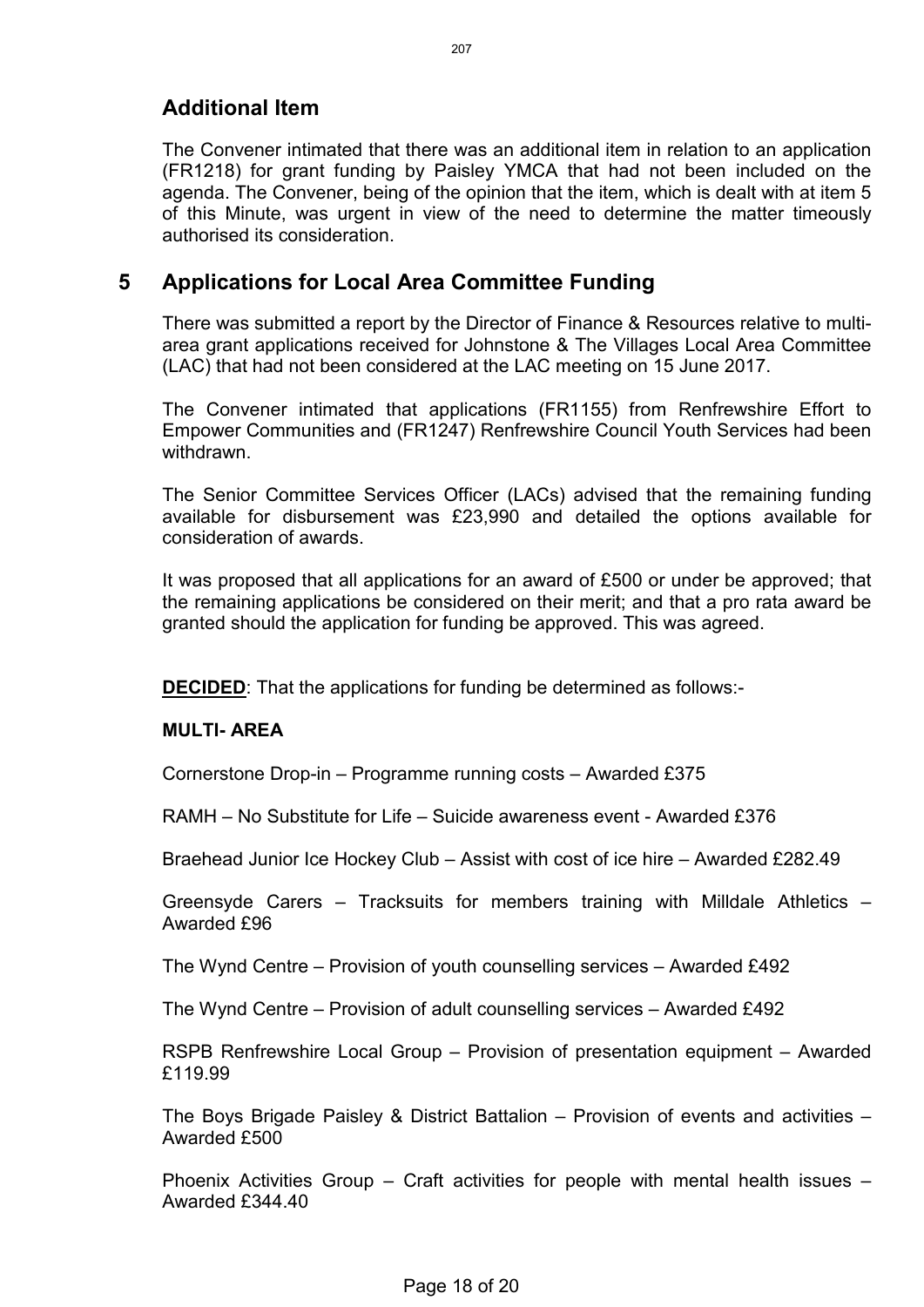Paisley Pirates Ice Hockey Club – Assistance for ice costs – Awarded £820

Changing Stages Drama Group – Mental health/addictions drama project – Awarded £346.04

Paisley Guitar Group – Promotion of guitar to people with mental health issues – Awarded £254.20

St James Orchestra – Accommodation costs – Awarded £300

Forever Young – Activities for sheltered housing residents – Awarded £820

Renfrewshire Access Panel – Provision of disability access assessments – Awarded £820

Rainbow Turtle – Provision of education programme – Awarded £615

Phoenix Flyers Dog Agility Group – Maintenance and improvement of training facilities – Awarded £410

Renfrewshire Bowling Association Under 25s – Cost of bowls, buses and team strip – Awarded £246

Renfrewshire Youth Voice – Production of 'Positive about Youth' awards – Awarded £373.51

C-Change Scotland – Outreach work for people with learning disabilities – Awarded £820

PACE Theatre Company – Package of support for disadvantaged young people to join – Award declined

Feis Phaislig – Provision of traditional music tuition – Awarded £413.69

Basketball Paisley – Provision of basketball coaching programme – Awarded £385.40

Shopmobility Paisley & District – Insurance – Awarded £300

DirectDevitt Comedy & Management Productions CIC – Criminal justice and mental health workshops for young people – Awarded £1,605.39

Lamont Farm Project – 50% of running costs – Awarded £820

Fitting-in – Health programme for young people deemed to be 'at risk' – Awarded £434.60

Renfrewshire Sports Network – Pilot community games event – Awarded £410

Renfrewshire District Scouts – Help with cost of additional uniforms – Awarded £162.58

Association of African Communities in Renfrewshire – Rent and other office/volunteer expenses – Awarded £498.49